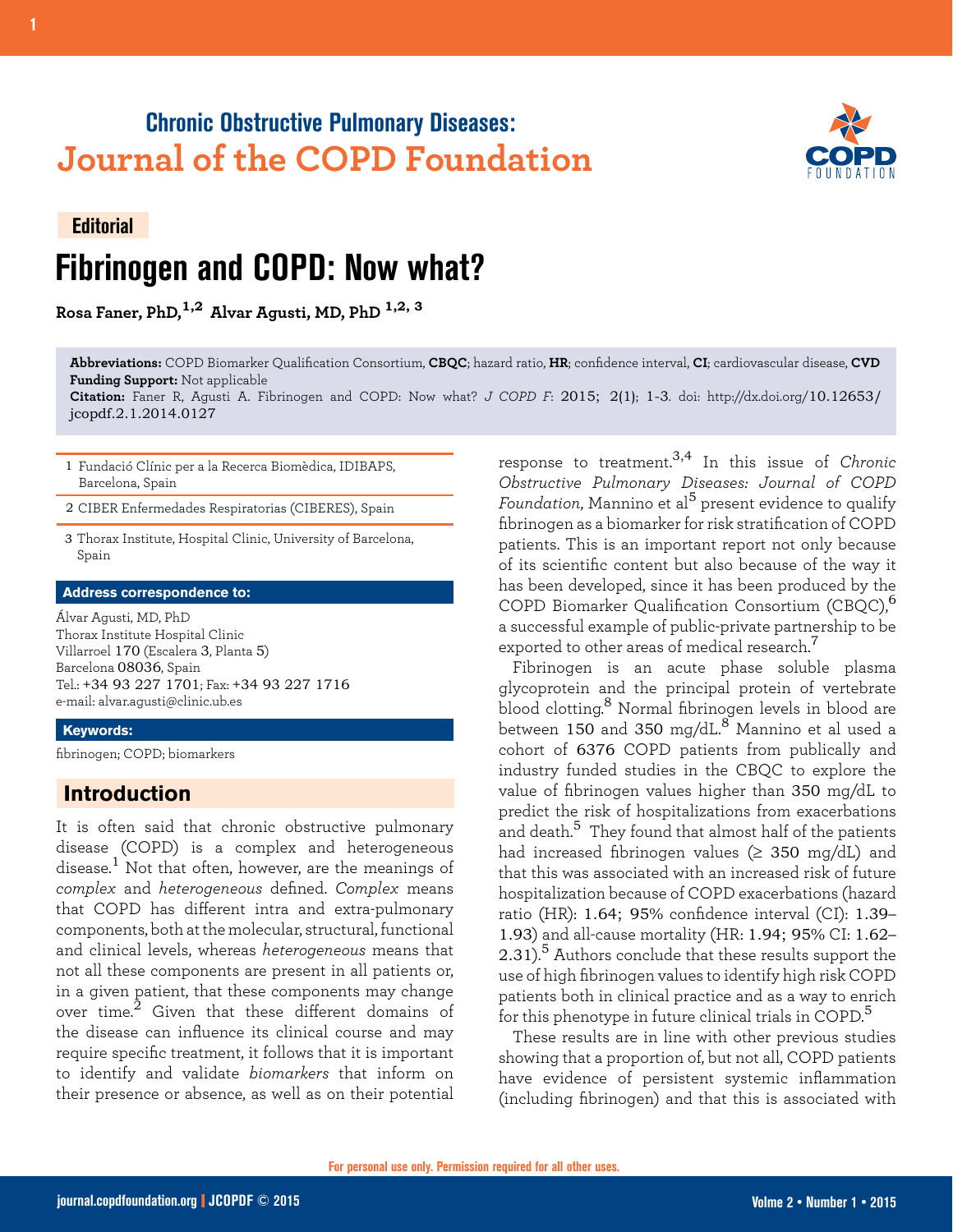poor outcomes.9 As with any good research study, though, this particular one<sup>5</sup> also raises more questions than offers answers. First, the origin of systemic inflammation in some patients with COPD continues to be obscure.10 Second, fibrinogen is a well established biomarker of cardiovascular disease (CVD),11 and CVDs are one of the main (if not the main) cause of death in COPD and a frequent comorbidity in these patients.<sup>12, 13</sup> Although authors report on all-cause mortality,5 it is not surprising therefore, that high fibrinogen levels predict death in COPD. It is less straightforward, though, that high fibrinogen levels predict the risk of hospitalization because of an exacerbation of COPD. Although fibrinogen levels can increase during exacerbations of  $\text{COPD},^8$  it is unclear why high levels when clinically stable should predict the risk of severe exacerbation, unless we consider that these episodes might involve a cardiovascular component.14 Alternatively, it is also plausible that systemic fibrinogen levels might mirror an enhanced pulmonary production of this protein<sup>15</sup> since CR3, a complement receptor that recognizes bacterial antigens and is present on neutrophils, NK cells, and macrophages, binds fibrinogen,<sup>16</sup> and thus provides

a potential link of fibrinogen levels with pulmonary inflammation. Third, what can we do to treat these patients and reduce their future risk of hospitalization and death is also unclear. Yet, several alternatives may be considered. On the one hand, optimal treatment of COPD is unavoidable.<sup>1</sup> On the other, proper treatment of CVD risk factors are also a must. In this context, although statins do not reduce exacerbations of COPD in patients without a CV indication for them,<sup>17</sup> their beneficial effect in the rest of COPD patients (actually the majority) is well established.18,19 The effect of other potential therapeutic alternatives for COPD patients with systemic inflammation, including antiinflammatory treatment, regular physical activity, dietary changes and/or anti-oxidants agents, among others, deserve further research. Finally, the results of this study5 support the proposal of a *control panel* for the management of  $\text{COPD}^{20}$  where the identification, treatment and monitoring of several COPD *treatable traits*, including validated biomarkers such as fibrinogen, may allow us to better understand the complexity and heterogeneity of COPD and, as a result, progress towards personalized medicine in these patients. $^{2,\,21}$